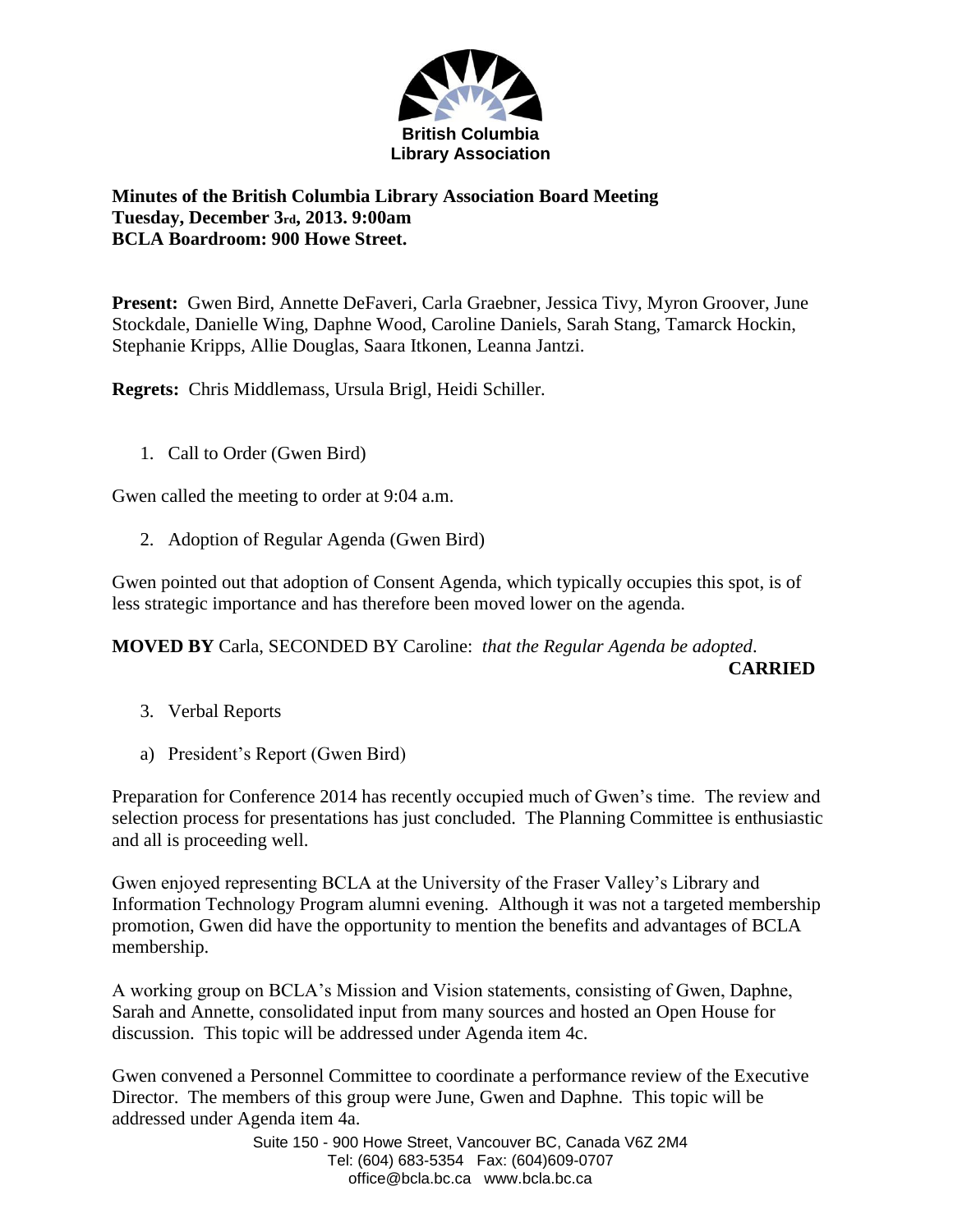

## b) Executive Director's Report (Annette DeFaveri)

Regarding Conference planning, Annette stressed the importance of follow up with people who submitted proposals that were not accepted and who wanted feedback. This feedback and mentorship on how to submit a better proposal has already paid off, as the time spent in this way last year has resulted in a higher number of good proposals this year.

Feedback on the new Conference format (Monday, Tuesday, and Wednesday) has been positive so far.

Negotiations and discussions continue with potential keynote speakers and curated presenters (i.e. those whom BCLA has specifically invited). Some of these highinterests, high-profile speakers who were not able to attend this year have expressed sincere interest in coming next year.

Annette will devote time early in 2014 to consider ways to revise the membership form. For example, the sliding scale based on salary ranges may be outdated and inappropriate This will be part of a larger review of membership to be discussed under Agenda item 4d.

- 4. New Business
- a) Treasurer's Report and Budget (Carla Graebner)

Carla distributed a draft 2013-2014 budget report and provided a line-by-line tour and explanation. The format of the report was much simplified from previous years. Board members noted and appreciated the improvements, which include: Ghost lines long out of use have been eliminated; closely related lines have been consolidated into one (eg incidental Office Expenses); some lines are re-named to more accurately reflect what they really are, such as Audit (formerly Professional Fees) or Bilblio-tique (formerly Fund Allocation Committee). Funds which are not available to the Board, such as those held in reserve for scholarship, do not appear on this simplified report although they will be listed on the Audited Statement.

Overall, Carla reports that our budget is "in the black," -- in good shape.

A brief *in camera* session followed in which the Board discussed staffing budget, including the performance review of the Executive Director presented by the Personnel Committee. During this time it was:

**MOVED BY** June, SECONDED BY Caroline: *that the Board approve the compensation recommendation prepared for the Board by the Personnel Committee*.

**CARRIED**

Suite 150 - 900 Howe Street, Vancouver BC, Canada V6Z 2M4 Tel: (604) 683-5354 Fax: (604)609-0707 office@bcla.bc.ca www.bcla.bc.ca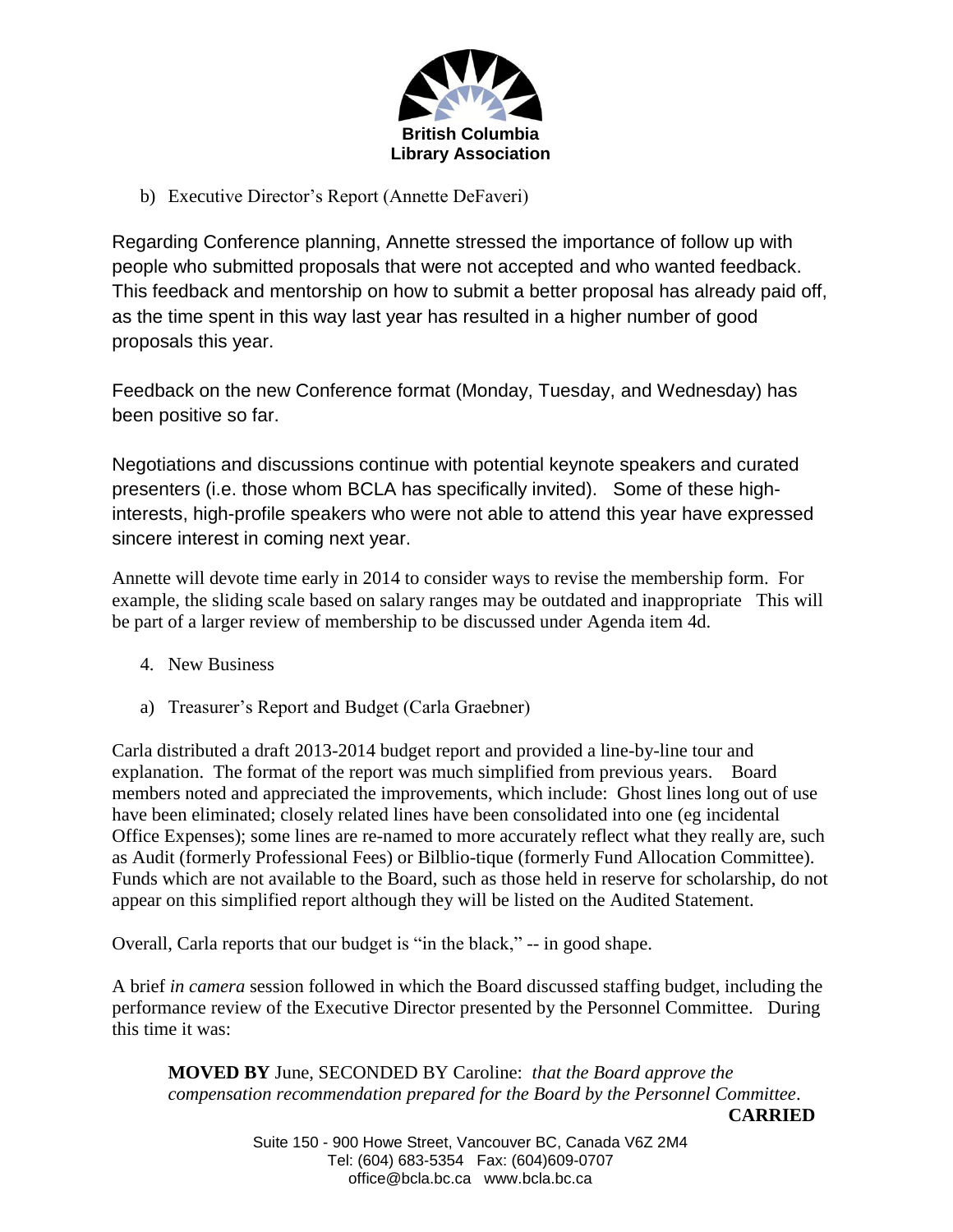

The full meeting then resumed and it was:

**MOVED BY** June, SECONDED BY Caroline: *that the Board approve the 2014 budget as presented.* 

## **CARRIED**

b) Board Roles and Portfolios (Gwen Bird)

The composition of the Board is written into the by-laws and therefore will not change (at least not at this time) but it would be helpful to clarify roles and portfolios of various Board positions. Some are already clear (such as President, Treasurer, Recording Secretary) but others less so (Second Vice President, elected Directors-at-Large).

Further, Gwen noted that there are some fairly significant, broad priority areas that do not have a particular Board members designated to them, such as Communications or (better term) Outreach.

Gwen envisions a short document of maximum 2 pages, which outlines the generic expectations and responsibilities of all Board members followed by a list of specific positions and their associated duties or portfolios. This would help in recruiting new members for Board positions as they become vacant.

In addition, the Board could determine immediate strategic priorities or projects for each upcoming year, so that positions might be more in line with the work that needs to be accomplished during that period. Outlining these priorities in advance of the elections would help attract members with specific expertise or interests.

A draft document on Board member roles can be prepared and then vetted by Board volunteers. Carla, Stephanie and Tamarack each volunteered to assist.

c) Mission and Vision Statements (Gwen Bird)

A summary of short-listed and preferred statements was included with the Board package.

**MOVED BY** Daphne, SECONDED BY Tamarack: *that the Board approve and adopt the preferred Mission and Vision statements.* 

Following questions and discussion, it appeared that the wording of the Vision statement was not satisfactory to some, being perhaps too similar to the Mission statement and written in a grammatical tense not suitable for a Vision. Gwen therefore proposed a *Friendly Amendment* **to the above motion:**

*that the Board adopt the Mission Statement "Advancing BC Libraries Together" and defer discussion of Vision and Values statements to a future meeting.*

> Suite 150 - 900 Howe Street, Vancouver BC, Canada V6Z 2M4 Tel: (604) 683-5354 Fax: (604)609-0707 office@bcla.bc.ca www.bcla.bc.ca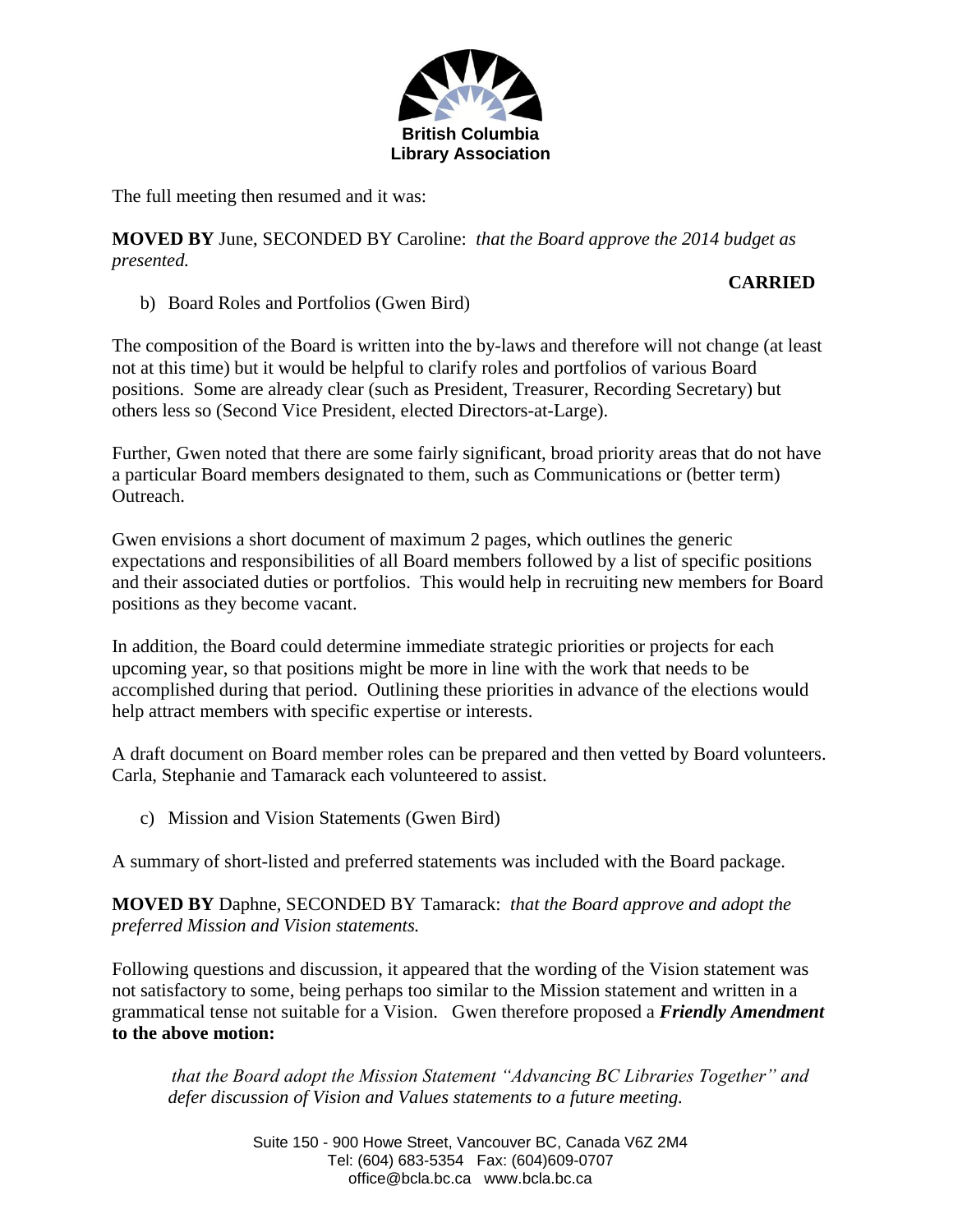

**CARRIED**

d) Membership Drive (Annette DeFaveri)

Annette thinks that targeted membership drives to address the interests and needs of specific sub-groups will be more effective than a generic, blanket membership drive. A first and fairly straight-forward group to target would be academic librarians. Other groups targeted later could include new graduates, lapsed members, or any other self-identified group.

Anyone interested in working on a membership drive targeting academic librarians, please email Annette. This would likely begin by early January. Two or three people would be needed.

e) BCLA Website (Caroline Daniels)

Caroline discussed content migration using the tool *Gather Content*, and generally cleaning up the website. She reminds us that "we'll have a website before we have a great website" and explained that it is not simply a matter of moving all the content wholesale from the old site to the new. Decisions need to be made regarding what content is still valuable and relevant to serving membership at large.

Ideally the new site will be launched at the Conference.

f) Browser: Next Steps (Leanna Jantzi)

Leanna reports that since last Board meeting she has secured the help of an Assistant Editor, Andrea Cameron of SFU Library. She and Andrea are working on altering the format to HTML, and will no longer be producing the PDF version of Browser. The publication schedule for 2014 is 4 issues: February (Conference Promotion), May (Conference Issue), August and November.

Guidelines and criteria for *Browser* opinion pieces will soon be posted on the website. Leanna suggests that the first set of columnists (one per issue) would be by advance invitation, in order to ensure good examples of the quality expected for the opinion columns, as well as to stimulate discussion and inspire others to contribute. Later, the number of contributors per issue can increase, depending on response.

5. Adoption of Consent Agenda (Gwen Bird)

a) Select Standing Committee on Finance and Government Services √

- b) OpenMedia News Release √
- c) Letter to Translink √
- d) Letter to General Tom Lawson √